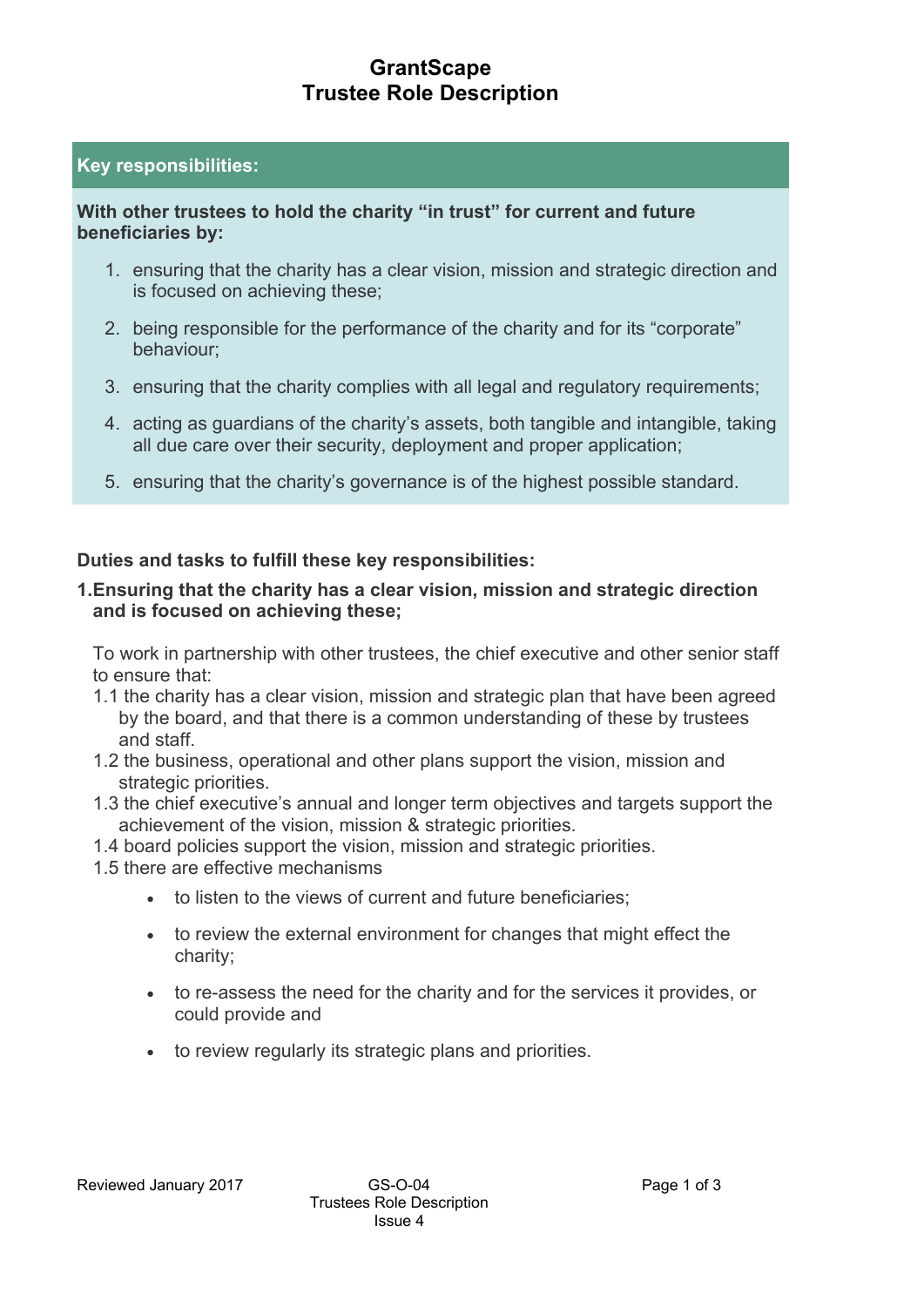#### **2.Being responsible, with the other trustees, for the performance of the charity and for its 'corporate' behaviour;**

- 2.1 To agree the method for measuring objectively the progress of the charity in relation to its vision, mission, strategic objectives/priorities, business plans and annual targets, and to receive regularly reports on the performance of the charity.
- 2.2 To ensure that the fundamental values and guiding principles of the charity are articulated and reflected throughout the charity.
- 2.3 To ensure that views of beneficiaries on the performance of the charity are regularly gathered and considered by the board.
- 2.4 To appoint the chief executive, to set his/her terms and conditions and to ensure that the chief executive and the charity invest in the chief executive's ongoing professional development.
- 2.5 To receive regular reports from the chief executive on progress towards agreed strategic priorities.
- 2.6 To hold the chief executive to account for the management and administration of the charity.
- 2.7 To ensure that the chief executive receives regular, constructive feedback on his/her performance in managing the charity and in meeting his/her annual and longer term targets and objectives.
- 2.8 To ensure that the chief executive develops a learning organisation and that all staff, both paid and unpaid, review their own performance and regularly receive feedback.
- 2.9 To articulate the values of the charity.
- 2.10 To agree board policies.
- 2.11 To ensure that there are mechanisms for beneficiaries, employees, volunteers, other individuals, groups or organisations to bring to the attention of the trustees any activity that threatens the probity of the charity.

## **3. Ensuring that the charity complies with all legal and regulatory requirements;**

- 3.1 To be aware of, and to ensure the charity complies with, all legal, regulatory and statutory requirements.
- 3.2 To maintain familiarity with the rules and constitution that govern the charity, to ensure that the charity compli es with its governing instruments and to review the constitution regularly.
- 3.3 If the charity has powers to delegate, to agree the levels of delegated authority, to ensure that these are recorded in writing by means of minutes, terms of reference for board committees and sub-committees, job descriptions for honorary officers, trustees and key staff, etc., and to ensure that there are clear reporting procedures which are also recorded in writing and complied with.
- 3.4 To ensure that the responsibilities delegated to the chief executive are clearly expressed and understood, and directions given to him/her come from the board as a whole.